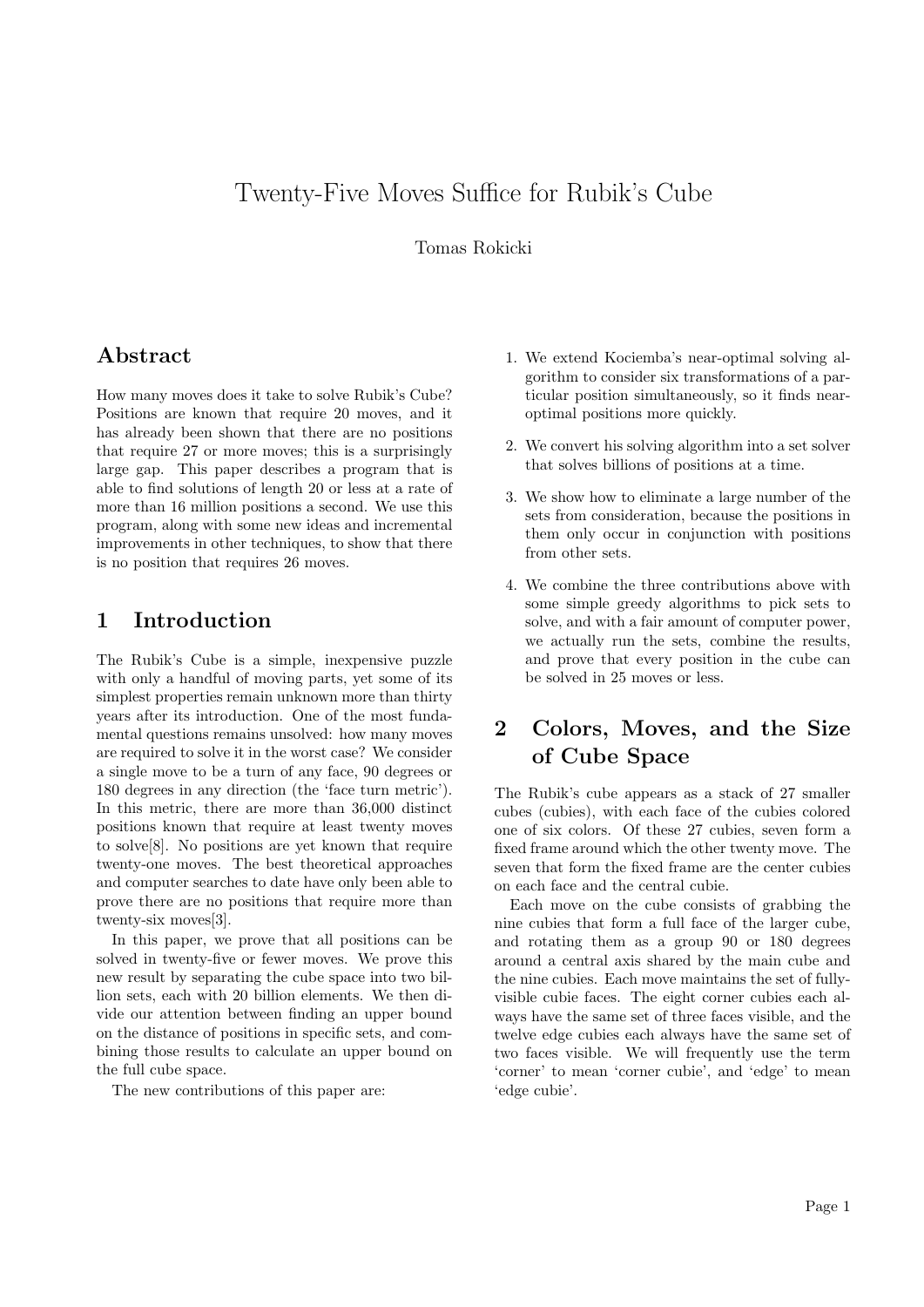In the solved position, each face of the main cube has a single color. By convention, we associate these colors with their orientation on the solved cube:  $U(p)$ ,  $F(ront), R(ight), D(own), B(ack), and L(eft).$  Each move that uses a a 90 degree clockwise twist is specified by just specifying the face with no suffix; each move that uses a 90 degree counterclockwise twist is specified with the face followed by a prime symbol  $('),$ and each move that uses a 180 degree twist is specified with the face followed by the digit 2. So a clockwise quarter turn of the right face is represented by R, and the move sequence R2L2U2D2F2B2 generates a pretty pattern known as Pons Asinorum. There are a total of eighteen different moves; we define this set by S. (By convention, a clockwise turn is sometimes written with a  $'$  +  $'$  or  $'$ 1' suffix and a counterclockwise turn is sometimes written with a '3' suffix.)

The corner cubies may be permuted arbitrarily, as may the edge cubies, except that the parity of the permutations of the edge and corner permutations must match. This contributes a factor of 12!8!/2 toward the total number of reachable positions.

Every corner cubie has exactly one face with either the U or D color. We define the default orientation for the corner cubies to be that where the U or D face is on the whole-cube u or d face; the corner cubies may also be twisted 120 degrees clockwise or counterclockwise with respect to this default orientation (looking toward the center of the cube). Note that these orientations for each cubie are preserved by the moves U, D, R2, L2, F2, B2, but not by the moves R, L, F, or B. This corner cubie orientation is fully arbitrary, except that the sum of all the twists for all the corner cubies must be a multiple of 360 degrees. These corner orientations contribute an additional  $3<sup>8</sup>/3$  factor toward the total number of reachable positions.

We define the default edge orientation to be that orientation in the solved state of the cube that is preserved by the moves U, D, R, L, F2, B2 (but changed by F and B). Each edge is either flipped from this orientation or not; the count of flipped edges must be even. These edge orientations contribute an additional  $2^{12}/2$  factor toward the total number of reachable positions.

The total number of reachable positions, and thus, the size, of the cube group, is the product of these factors, which is about 4.33E19. We call the set of reachable positions  $G$ . For each of these positions, an infinite number of move sequences obtain that position. We define the *distance* of a position  $p(d(p))$ to be the shortest length of any move sequence that obtains that position. We define the distance of a set of positions to be the maximum of the distances of all the positions in that set.

As a convention, we will denote the successive application of two move sequences by concatenation. We will also denote the application of a sequence to a position, or set of positions, by concatenation of the position and the sequence.

### 3 Symmetry

The Rubik's cube is highly symmetrical. There is no distinction among the faces except for the color; if we were to toss the cube in the air and catch it, the cube itself remains the same; only the color corresponding to the u face, the r face, and so on changes. Indeed, by tossing the cube, catching it, and noting the colors on the various faces in the new orientation, we can enumerate a total of 24 different ways we can orient the cube, each with a distinct mapping of colors to U, F, R, D, B, and L faces. Specifically, there are six different colors the up face can have, and for each of those six colors, there are four colors possible for the front face. These two face colors fully define the orientation of the normal physical cube.

If we peer in a mirror while performing this experiment, we notice that our alter-ego holds a cube with mirror-reversed orientations; these mirror-reversed orientations present an additional 24 possible mappings from colors to oriented faces. We further notice that whenever we do a clockwise move, our alter ego does a counterclockwise move.

If we choose a canonical color representation, then each of these 48 orientations is a permutation of the cube colors. We call this set of color permutations  $M$ . If a particular cube position  $p$  is obtained by a move sequence s, we can obtain fully corresponding positions by applying one of the 48 color permutations (say,  $m$ ), performing the sequence s, and then applying the inverse permutation of  $m$ . The resulting position shares many properties with the original one (especially, for us, distance). If we repeat this operation for all 48 permutations in  $M$ , we will obtain 48 positions. These positions are not always unique, but for the vast majority of cube positions they will be. Using this form of symmetry, we can reduce many explorations of the cube space by a factor of 48.

Each cube position has a single specific inverse position. If a position is reached by a move sequence s, then the inverse position is reached by inverse move sequence s'. To invert a move sequence, you reverse it and invert each move; the face remains the same, but clockwise becomes counterclockwise and vice versa. The set of symmetrical positions of the inverse of position  $p$  is the same as the inverses of the symmetrical positions of p. Some properties of a position are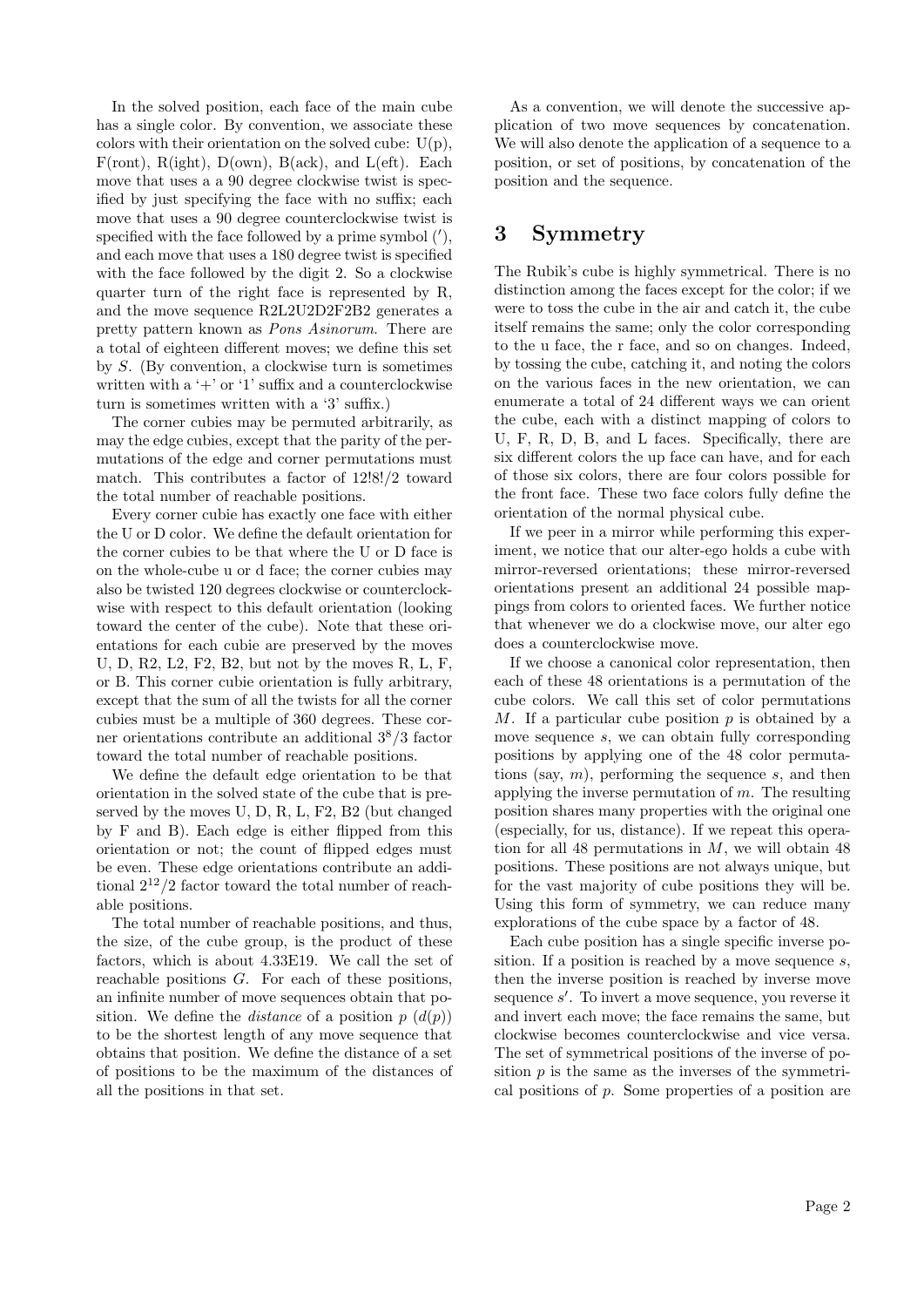shared by its inverse position (specifically, distance).

We can partition the cube space into symmetryplus-inverse reduced sets by combining each position with its symmetrical positions and their inverses; there are only 4.51E17 such sets.

#### 4 Calculating the Diameter

We are primarily interested in finding the maximum of the distance for all positions; this is known as the diameter of the group. One technique for this is to enumerate all positions, and optimally solve each. Practical optimal solvers for Rubik's cube have been available for some time[4]; they typically average about 15 minutes for each optimal solution (with great variance both among programs and among positions). If we were to use such a program to solve the reduced set of 4.51E17 positions, with today's hardware, we would require more than three million computers for more than three million years.

We know, however, that some positions require at least twenty moves. The first such position found is called superflip; it has every cubie in the correct place, all corners correctly oriented, and all edges flipped[7]. Herbert Kociemba devised an algorithm to quickly find reasonably short but not necessarily optimal solutions to arbitrary positions. That program (slightly improved as we shall describe) can find move sequences of length twenty or less at a rate of about 240 positions per second (subject to the condition that there is such a sequence; no exceptions have been found yet). Even with this kind of speed, proving all 4.51E17 positions would require more than seven thousand computers for more than seven thousand years.

All hope is not lost. Technology marches onward; when we get to the point we can solve nine hundred million positions a second, we will need only four computers for four years to finish the proof. In the meantime, we can come up with better techniques to refine the upper bound, and improve our techniques.

## 5 Kociemba's Algorithm

Several techniques have been used to find an upper bound on the diameter of the cube group. Thistlewaite gave a four-stage algorithm that requires a maximum of 52 moves. Herbert Kociemba improved this to an algorithm that requires a maximum of 29 moves (as shown by Michael Reid[6]). Our work is based on Kociemba's algorithm, so we will describe it a bit further here. Kociemba himself has a much more de-

tailed explanation on his web site[2]. In 2006, Silviu Radu reduced the upper bound to 27[5], and in 2007 Kunkle and Cooperman reduced it to 26[3].

Kociemba's algorithm identifies a subset of 20 billion positions, called H. Reid showed that every position in this subset is solvable in at most 18 moves, and further that every cube position is at most 12 moves from this subset. Phase one finds a move sequence that takes an arbitrary cube position to some position in the subset  $H$ , and phase two finds a move sequence that takes this new position to the fully solved state.

To describe this subset, we will introduce some new terminology. A cubie belongs in a particular place, if it is in that place in the solved cube. Thus, all cubies that have some face colored u belong in one of the top nine cubies. The middle layer consists of the nine cubies between the top and bottom layers; only four of these cubies (edges all) move.

The subset  $H$  is composed of all patterns that have the following characteristics:

- 1. All corners and edges are properly oriented.
- 2. The edge cubies that belong in the middle layer are located in the middle layer.

The number of positions for which these conditions hold are the permissible permutations of the corners, the top and bottom edges, and the middle edges, with the condition that the parity between the edge permutation and the corner permutation must match. This is thus 8!8!4!/2 or 19.5 billion positions.

These characteristics are preserved by the moves U, U2, U', D, D2, D', R2, L2, F2, B2, which we call the set A. Further, these moves suffice to transform every position in  $H$  to the solved state. (This is a nontrivial result, but it can easily be shown by brute force enumeration.) For almost all positions in  $H$ , the shortest move sequence consisting only of moves from A is the same length as the shortest move sequence consisting only of moves from S, as shown in Table 1. Further, the worst case is 18 in both cases.

Because the defining characteristics of this set treat the U and D faces differently than the L, R, F, and B faces, all 48 symmetries of the cube cannot be used; however, 16 can be used. Thus, after reducing by symmetry, and using two bits per entry, it is possible to store a distance table for the entire set  $H$  in only about 300MB of memory. To determine a sequence that takes a position in  $H$  to the solved position, simply look up the distance for the current position in the large table. If it is not zero, try each of the 10 moves in A to find a position that is closer, and make that move. Repeat until the cube is solved.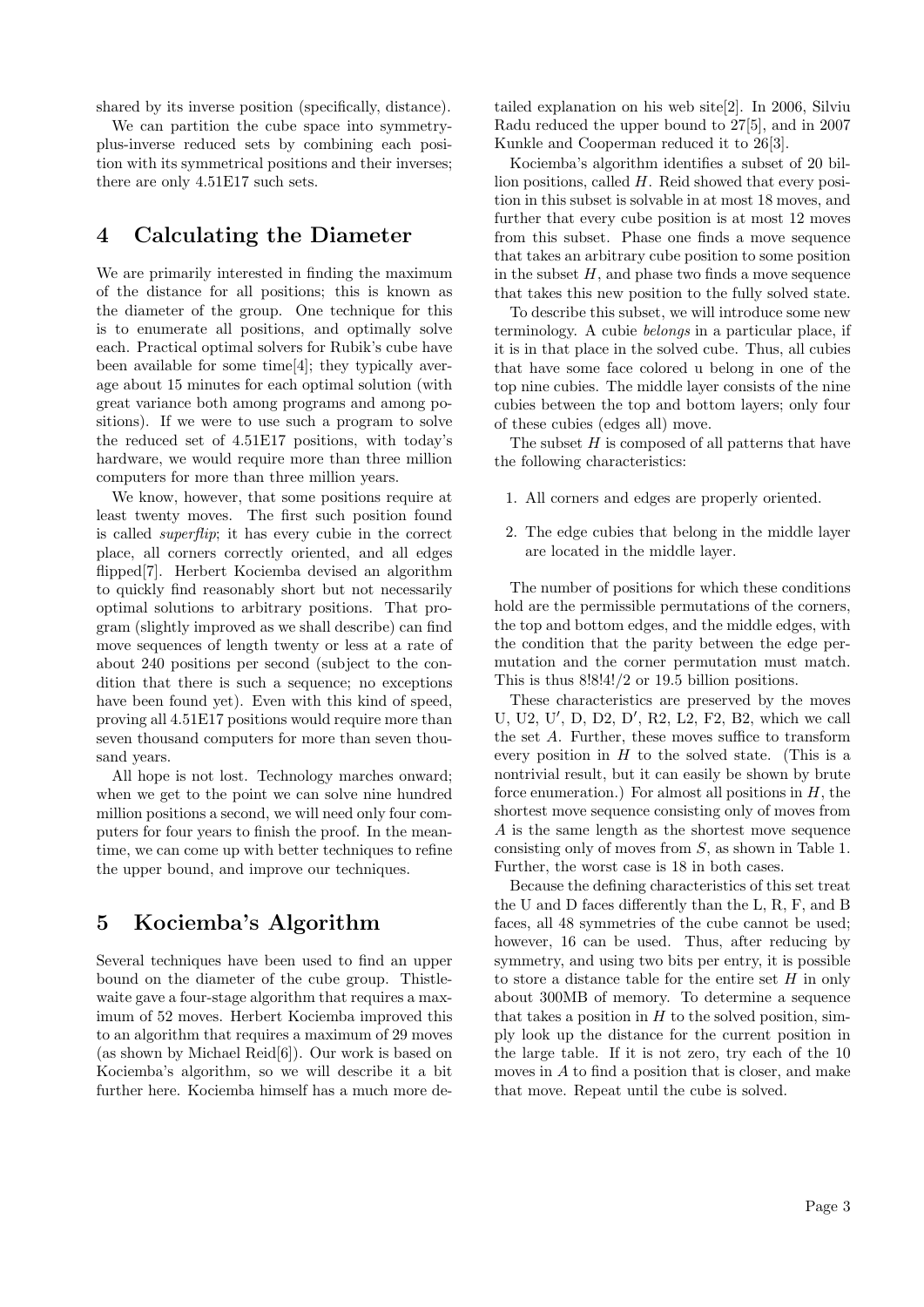| d              | moves in $S$   | moves in A     |
|----------------|----------------|----------------|
| 0              | 1              | 1              |
| 1              | 10             | 10             |
| $\overline{2}$ | 67             | 67             |
| 3              | 456            | 456            |
| $\overline{4}$ | 3,079          | 3,079          |
| 5              | 20,076         | 19,948         |
| 6              | 125,218        | 123,074        |
| 7              | 756,092        | 736,850        |
| 8              | 4,331,124      | 4,185,118      |
| 9              | 23,639,531     | 22,630,733     |
| 10             | 122,749,840    | 116,767,872    |
| 11             | 582,017,108    | 552,538,680    |
| 12             | 2,278,215,506  | 2,176,344,160  |
| 13             | 5.790.841.966  | 5.627.785.188  |
| 14             | 7,240,785,011  | 7,172,925,794  |
| 15             | 3,319,565,322  | 3.608.731.814  |
| 16             | 145, 107, 245  | 224,058,996    |
| 17             | 271,112        | 1,575,608      |
| 18             | 36             | 1,352          |
|                | 19,508,428,800 | 19,508,428,800 |

Table 1: The number of positions in  $H$  at a given distance using moves from  $S$  and moves from  $A$ ; the numbers are strikingly similar.

The remaining problem is how we can transform an arbitrary cube position into a position in  $H$  in 12 or fewer moves. To illustrate how this can be done, we describe a way to relabel the cube so that all positions in H have the same appearance, and all positions not in H have a different appearance.

Consider an arbitrary position  $p$ . To be in  $H$ , the permutations of the corners are irrelevant; only the orientation matters. To represent this, we remove all colored stickers from the corners, replacing the stickers colored U or D with U and leaving the other faces, say, the underlying black plastic. (To make it easy to follow, we also replace the D sticker in the center of the bottom face with U.) All corner cubies are now interchangeable, but we have sufficient information to note the orientation of the corners.

The permutation of the middle edges does not matter either, but they must lie in the middle layer and be oriented correctly. We thus remove the colored stickers from four edge cubies that belong in the middle layer, replacing the F and B colors with F and leaving the L and R colors as black. (We also replace the B center sticker with F for convenience.)

The permutations of the top and bottom edges also does not matter; for these we do the same color change we did for the corners (U and D get turned into U, and the other four colors get removed).

With this transformation, all positions in  $H$  get turned into the same solved cube: eight corners, each with a U sticker on either the up or down face; four middle edges, each with a F sticker on either the front or back face; eight top/bottom edges, each with a U sticker on the top or bottom face. Every position not in H has a different appearance.

This relabeled puzzle has a much smaller state space than the full cube space. Specifically, the space consists of  $3^8/3$  corner orientations multiplied by  $2^{12}/2$  edge orientations multiplied by  $\binom{12}{4}$  ways to distribute four middle edges among twelve edge positions, for a total of 2.22E9 positions. We call this set of positions  $R$ . With 16 ways to reduce this by symmetry and using only two bits per state, a full distance table is easy to fit in memory, and the full state space can be explored easily. We shall call this relabeling process  $r$ ; it takes a position in  $G$  and transforms it into a position in R.

Kociemba's algorithm, then, is to take the original position, call it p, compute  $r(p)$ , the relabeling; solve the relabeled puzzle with some sequence  $a \in S^*$ , apply those moves to an original cube yielding pa which lies in  $H$ , and then finish the solution with another sequence  $b \in A^*$  such that pab is the solved cube. The final solution sequence is ab.

Kociemba's algorithm splits the problem into two roughly equal subproblems, each of which is easy to exhaustively explore, using a lookup table that fits in memory, yielding a fairly good solution to the much larger problem. This algorithm can find a solution of distance 29 or less almost instantaneously (in well under a millisecond). This defines an upper bound on the worst-case position distance.

Kociemba extended this algorithm for another purpose: to quickly find near-optimal solutions for a given position. He proposed finding many phase 1 solutions, starting with the shortest and increasing in length, and for each finding the shortest phase 2 solution. By considering dozens, thousands, or even millions of such sequences, he has found that in practice nearly optimal solutions are found very quickly. Given an input which is the initial cube position denoted by  $p$ , his algorithm is given as Algorithm 1. The algorithm can either run to completion, or it can be terminated by the user or when a solution of a desired length is attained.

In Kociemba's algorithm,  $d_2$  is a table lookup that takes a position in  $H$  and returns the distance to the identity element  $(e)$  using moves in S. (Kociemba actually uses a smaller, faster table that gives a bound on this value; see [2] for details.) The for loop is implemented by a depth-first recursive routine that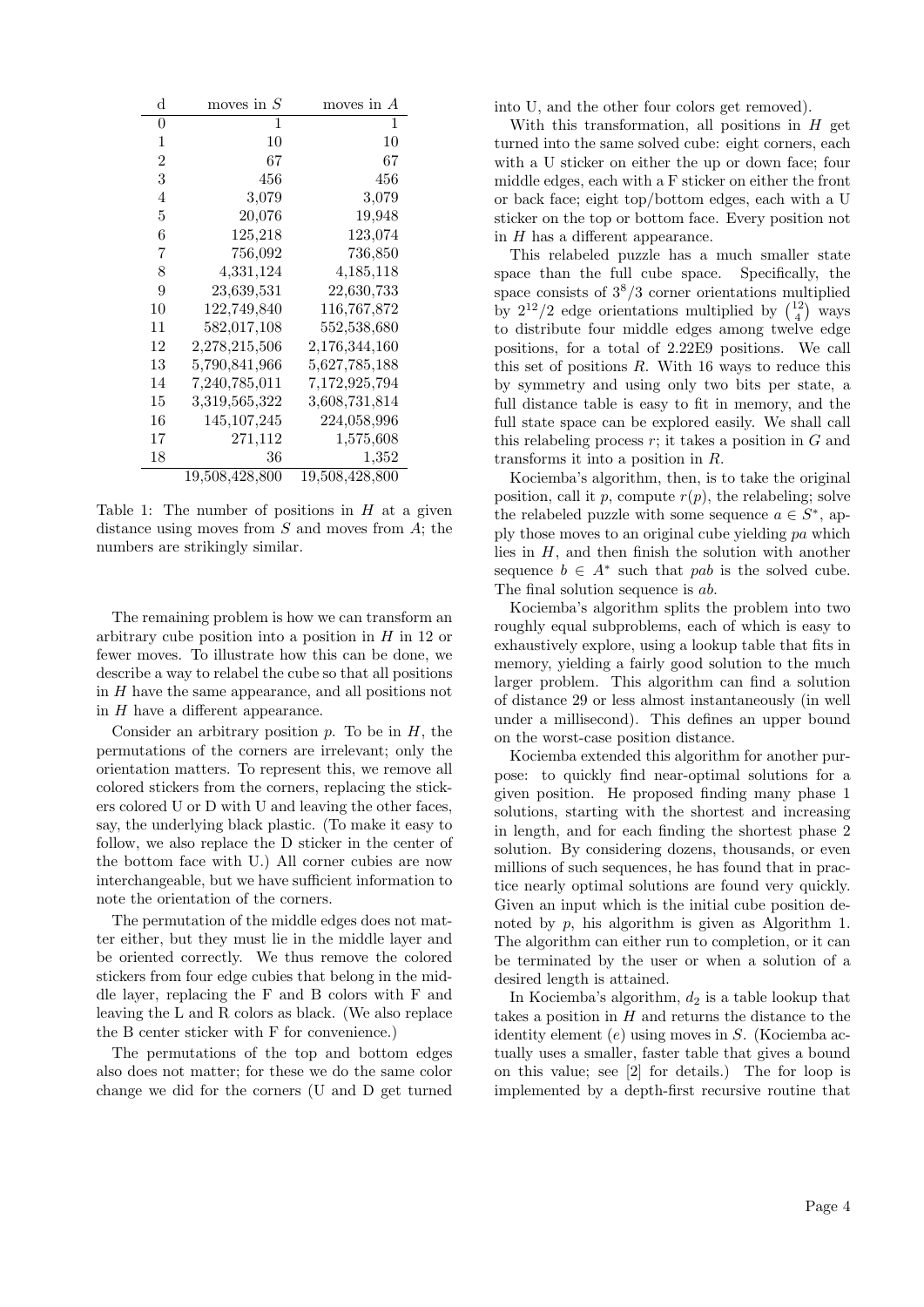#### Algorithm 1 Kociemba's Algorithm.

1:  $d \leftarrow 0$ 2:  $b \leftarrow \infty$ 3: while  $d < b$  do 4: for  $s \in S^d, r(ps) = e$  do 5: if  $d + d_2(ps) < b$  then 6: Solve phase 2; report new better solution 7:  $b = d + d_2(ps)$ 8: end if 9: end for 10:  $d \leftarrow d + 1$ 11: end while

maintains ps incrementally and has a number of further refinements, such as not permitting s to end in a move in A. The phase two solution process is omitted both because it is straightforward and because it takes much less time than enumerating phase one solutions.

This algorithm is extremely effective. Some reasons are:

- 1. Phase one solutions are found very fast, and mostly access the portions of the phase 1 lookup table near the solved position; this locality enhances the utility of caches significantly.
- 2. When searching for a phase 2 solution, almost always the very first lookup shows that the distance to the solved position would make the total solution longer than the best found so far; thus, almost all phase 1 solutions are rejected with a single lookup in the phase 2 table.
- 3. Kociemba has found that in practice the algorithm runs considerably faster if he does not consider phase 1 solutions that contain a strict prefix that is also a phase 1 solution. This is motivated by the fact that we had already explored that prefix earlier (since we consider phase 1 solutions by increasing length).
- 4. The last move at the end of phase 1 is always a quarter turn of F, B, R, or L; the inverse move is also a solution of phase 1, so candidate solutions are always found in pairs at the leaves of the phase 1 search tree.
- 5. There are a number of optimizations that can be performed for the phase 1 search when the distance to  $H$  is small, such as storing specifically which moves decrease the distance from that point.

Kociemba's algorithm can be run as described above, or it can be run in triple-axis mode. Note how the algorithm treats the u and d faces differently than the other four. Instead of just exploring a single given position  $p$ , in triple-axis mode we explore three rotated positions, one with the cube rotated such that the r and l faces correspond to u and d, one such that the b and f faces correspond to u and d, and the original unrotated position. We try each rotation for a given phase 1 depth before moving on to the next phase 1 depth. Our tests show that this finds smaller positions much faster than the standard single-axis mode; when trying to find solutions of length 20 or less, this works approximately six times faster on average than single-axis search.

We have taken this idea one step further; we also consider the inverse position in three orientations for a new six-axis mode. We find this gives on average a further factor of two speed increase when trying to find positions of twenty moves or less.

### 6 Our Set Solver

Reid showed a bound of 30 by proving it takes no more than 12 moves to bring an arbitrary cube position to the  $H$  set (by solving the restickered cube). and then showing that every cube position in  $H$  can be solved in 18 moves. (He then reduced that to 29 with a clever insight we omit for brevity[6].) Our proof of 25 is similar, but instead of using just the H set, we use a union of thousands of sets all related to H.

Consider how Kociemba's solver solves an arbitrary position to find a near-optimal solution. It first brings the position into  $H$ , using some sequence of moves, and then calculates within  $H$  how close to solved it is. It then finds another way to bring the position into  $H$ , and checks how close it is to solved at that point. It does this dozens, or hundreds, or thousands, millions, or even billions of times, each time checking for a shorter solution.

We turn this technique inside out. Instead of using a big table containing, for each position within  $H$ , how close it is to solved, instead we use a table that indicates whether we've gotten to that particular position in  $H$  already. We then enumerate all sequences that take that initial position into  $H$ , for longer and longer positions, until that table is completely marked; that every position has been seen. At this point, the length of the longest sequence we considered is the maximum distance from solved for an entire large set of positions; specifically, all those positions that, when phase-one relabeled, give the same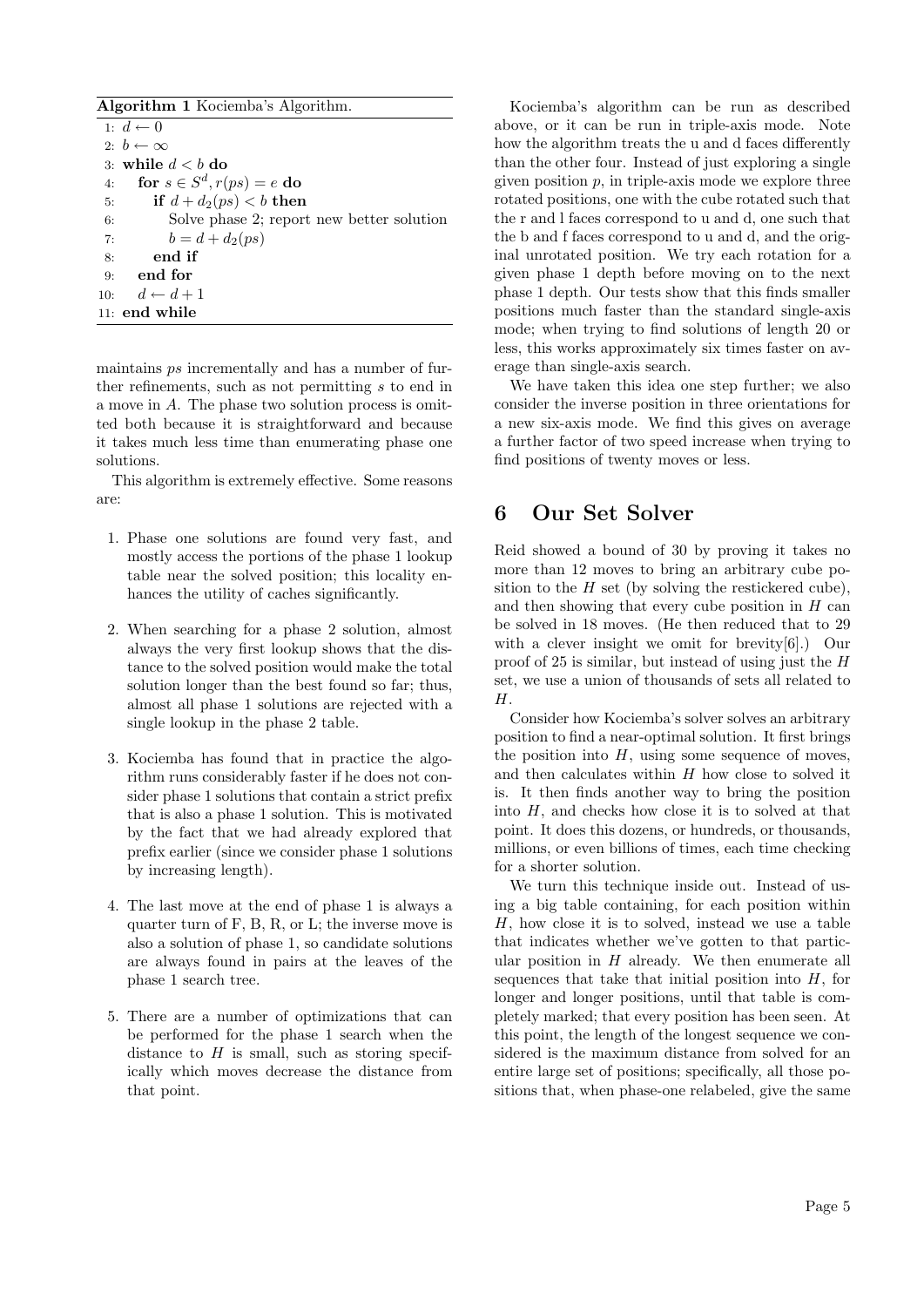labeling as the initial position we started with.

With this technique, we are essentially solving 20 billion cube positions, rather than one; if we were to write out each sequence every time we set a new bit in the large table, we would eventually write out an optimal sequence for every position in that set.

The main input to our set solver is a sequence  $a \in \mathbb{R}$ S ∗ , which takes the solved cube into some position; the set that will be solved is  $Ha$ . Another input is the maximum depth  $m$  to run the phase one search; we have found the value  $m = 16$  is usually sufficient to prove an upper bound for the distance of the set to be 20. To find the exact distance,  $m$  should be set to  $\infty$ . Our algorithm is given as Algorithm 2. In line

| <b>Algorithm 2</b> Set Solver                        |  |  |
|------------------------------------------------------|--|--|
| 1: $f \leftarrow \emptyset$                          |  |  |
| 2: $d \leftarrow 0$                                  |  |  |
| $3:$ loop                                            |  |  |
| 4: $f = f \cup Af \{-prepass\}$                      |  |  |
| 5. if $f = Ha$ then                                  |  |  |
| return $d$<br>6:                                     |  |  |
| $\gamma$ end if                                      |  |  |
| 8: if $d \leq m$ then                                |  |  |
| for $s \in S^d$ , $r(as) = e$ do $\{-search\}$<br>9: |  |  |
| $f \leftarrow f \cup s^{-1}$<br>10:                  |  |  |
| end for<br>11:                                       |  |  |
| end if<br>12:                                        |  |  |
| 13: if $f = Ha$ then                                 |  |  |
| return $d$<br>14:                                    |  |  |
| $15:$ end if                                         |  |  |
| 16: $d \leftarrow d+1$                               |  |  |
| $17:$ end loop                                       |  |  |

4, we use left multiplication of a set by a move; this is unconventional but still quite fast. In line 9, s is the solution to the position reached by  $s^{-1}$ . Unlike Kociemba's search, we do permit our phase 1 search to enter and then leave the H group; we do this in order to compute the precise set bound (should we want to). We have not yet explored the performance impact of this on our running time.

The set  $f$  is represented by a bitmap, one bit per position. For the prepass (line 4), we need to have both a source and destination set, so we need to have two of these bitmaps in memory at once. Our memory requirements are completely dominated by these bitmaps, requiring a total of 4.7GB of memory. For positions in  $R$  that have symmetry, we take advantage of that symmetry to run the positions on older machines without that much memory.

The indexing of  $f$  is done by splitting the cube position into independent coordinates, representing the permutation of the corners, the permutation of the up/down edges, and finally the permutation of the middle edges.

The time spent in the code is split between the prepass and the search phases. The prepass is a simple scan over the entire  $f$  set, multiplying by the ten moves in A; this can be done efficiently by handling the coordinates from most significant to least significant in a recursive algorithm so that the inner loop only need deal with the permutation of the middle edges, and the more expensive corner coordinate computation is performed early in the recursion and thus substantially fewer times.

The time in the search phase (lines 9–11) is very small for low d, because there are few sequences s that satisfy the conditions, but as  $d$  grows, so does the time for the search phase, exponentially. Typically a search at level  $d + 1$  will require ten times as much time as a search at level  $d$ . By limiting  $m$  to 16 in the typical case, we limit the total time in the search phase, and the whole program runs fast. For values of  $m$  of 17 or higher, the search phase will dominate the total runtime.

Our current implementation of this set solver has a major restriction; at the moment it only solves those sets for which the middle four edges are placed in the middle. This restriction simplifies some of the move calculations, but it is not essential to our basic ideas. In the future we plan to lift this restriction.

#### 7 Improving the Bound

Some sets we solve have relatively few positions in the furthest distance. Since for lower values of m our set solver only gives us an upper bound on the set distance, in many cases the true distance of all these positions is less than the calculated upper bound. By solving these explicitly using a single-cube solver, and proving they do not require as many moves as our set solver found, we can frequently reduce our bound on the distance for the set by 1. To facilitate this, if the count of unsolved positions in one of the sets falls below 65,536 at the top of the loop, we print each of these positions to a log file.

To solve these positions, we first use our six-axis implementation of Kociemba's solution algorithm. Since the solution distance we seek is almost always 19 or 20, this algorithm finds solutions very quickly, usually in a fraction of a second. For those positions that resist Kociemba's solver, we solve them using our optimal solver.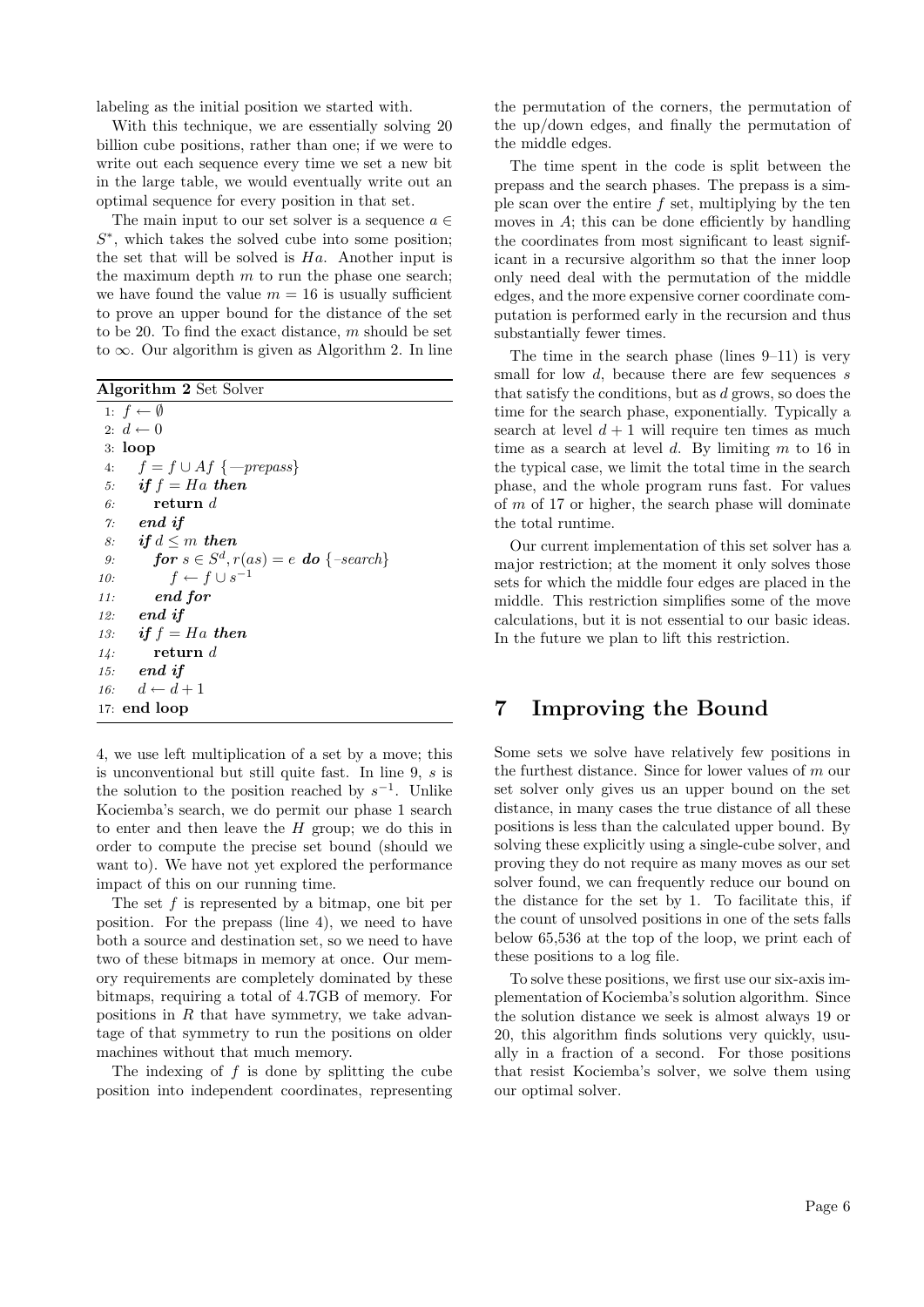#### 8 The Set Graph

The set  $R$  of relabeled positions of  $G$  has about two billion elements. Consider a position  $a \in R$ ; we can define the set of a to be all elements  $q \in G$  such that  $r(q) = a$ . Let us pick a single one of the elements i in the set of  $a$ ; the entire set can be represented by  $Hi$ . Each set has precisely the same number of elements, about 20 billion; every pair of sets is either identical or disjoint; and the union of all of the sets is  $G$ , the full cube space. (This can be shown with elementary group theory because  $H$  is a subgroup of  $G$  and each set  $Hi$  is a coset.)

These sets are all related by the moves in S. Consider a cube position  $a$  and its set  $Ha$ . The set Hab for  $b \in S$  is adjacent to the set Ha. We can consider  $R$  as a graph, where the vertices are the sets represented by the positions of  $R$ , and the edges are moves in S. Clearly for any given position  $|d(ab) - d(a)| \leq 1$ , and therefore the same is true for sets as a whole:  $|d(Hab) - d(Ha)| \leq 1$ . If we have shown that  $d(Ha) \leq c$  for some value of c, we have also shown that  $d(Has) \leq c + |s|$  where  $s \in S^*$  and  $|s|$  is the length of s. This allows us to find an upper bound for one set, and use it to infer constraints on upper bounds of neighboring sets in the graph of R.

The relabeled puzzle shows 16-way symmetry, so there are really only about 139 million relabeled positions when reduced by this symmetry. This reduced graph easily fits into memory, and operations on this graph can be performed reasonably quickly. For each vertex, we maintain a value which is the least upper bound we have proved to date. These values are initialized to 30, since we know every position and thus every set has a distance of no more than that. As we solve new sets, we update the value for the vertex associated with that set, and update adjacent vertices recursively with the new upper bound implied by this value.

#### 9 Eliminating Unneeded Sets

Just as the triple-axis search improves the performance of Kociemba's algorithm, we can use remappings to decrease the amount of work needed to prove a new bound on the diameter.

The R-relabeled cube's space can be defined by three coordinates: the placement of the four middle edges, the orientation of the eight corners, and the orientation of the twelve edges. Note that the middle edges are those between the up and down faces. If you reorient the cube so the R and L faces are up and down, then the four edges that were between R and L are now the middle edges. Similarly, if you reorient the cube so the F and B faces are up and down, the the four edges that were between F and B are now middle edges. Thus, the same original cube position has three relabels depending on orientation, and the middle edge positioning for these three orientations cover all twelve edges of the cube.

Each corner cubie in the graph is adjacent to three edges. Therefore, there are eight corners adjacent to an odd number of edges. Consider any subset a of edges, and count the number of corners adjacent to an odd number of edges in that subset; call that  $f(a)$ . For any two subsets a and b,  $f(a + b) \le f(a) + f(b)$ . If we partition the twelve edges into three subsets  $a$ , b, and c, and we know that  $f(a) + f(b) + f(c) = 8$ , then at least one of  $f(a)$ ,  $f(b)$ , or  $f(c)$  must be three or more.

Therefore, every cube position has some orientation where the middle edges in that orientation have an odd corner count  $(f)$  of three or more. If we find an orientation-independent property that applies to all of these subsets, we can extend that property to the full set of cube positions, since there is some orientation of every cube position that lies within one of these subsets.

This idea is easily generalized. The relabeled cube position information can be described by three independent coordinates: the middle edge positions, the edge orientations, and the corner orientations. For each of coordinates, the full set of possible combination three-tuples can be explicitly enumerated. Given these three-tuples, a covering set based on any particular weighting can be chosen. Using the middle edge position or the corner orientation, it is not difficult to eliminate a third of the sets. We have not yet successfully explored the possibilities of using the middle orientation coordinate. For the results in this paper, we have eliminated sets to solve based on the edge positioning, because the restrictions of our set solver make this the most advantageous coordinate to use. We have eliminated 94 possible middle edge positions out of the 495 possible, including ones that are the furthest from the middle-edges-in-middle restriction of our set solver. This eliminated 25.7 million of the 138.6 million sets, especially those furthest from the ones that our set solver could solve.

#### 10 Choosing Sets to Solve

This work grew out of a search for distance 21 positions[8] that involved solving a number of these sets exactly. We thus started this work with a few thousand cosets already solved; we used those as our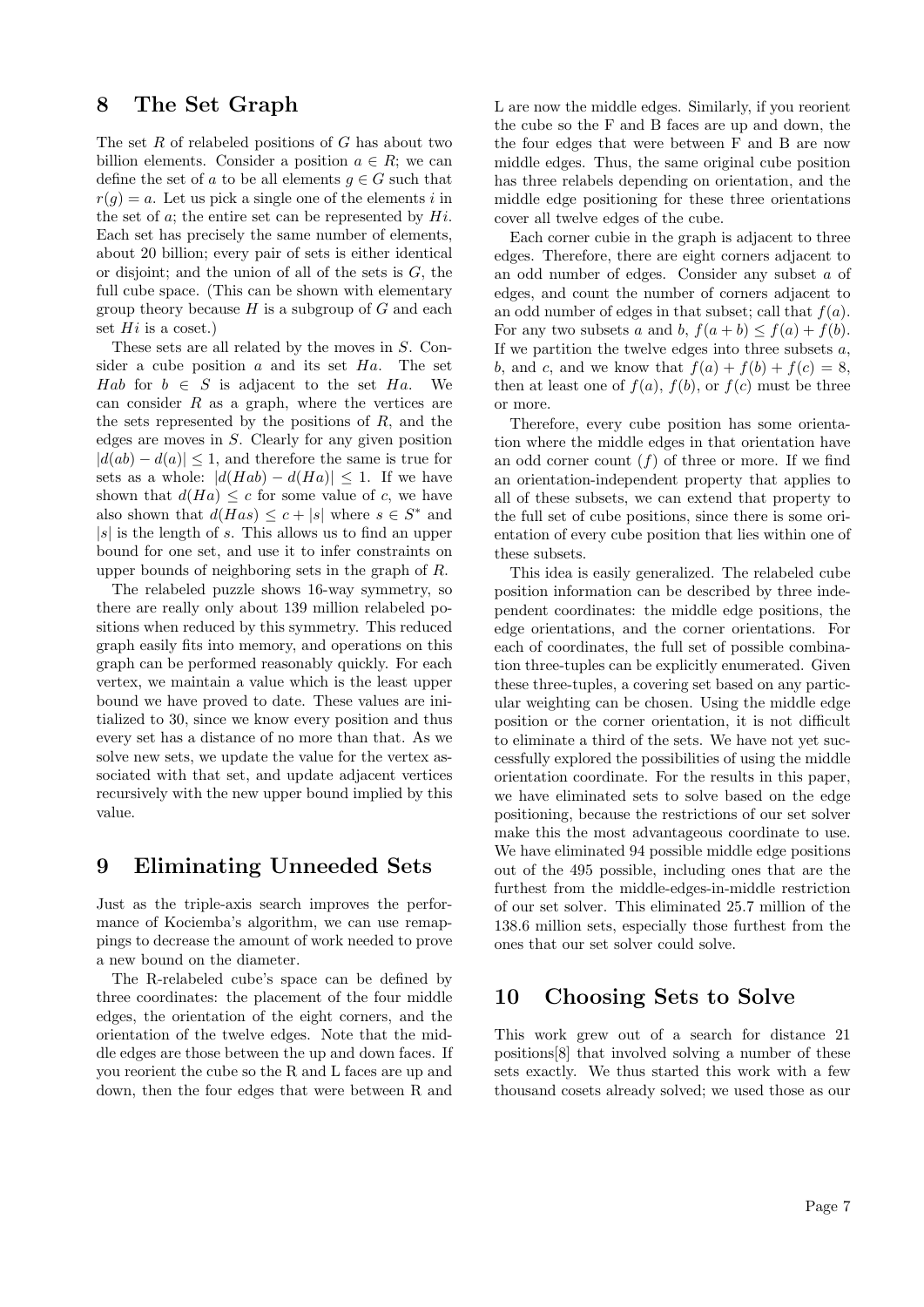base set. At every point during this exploration we maintained the symmetry-reduced graph  $R$  on disk annotated with the best upper bound we had proven for each corresponding set. To select a new set to solve, we used a simple greedy strategy. We chose a vertex that, when we pushed its bound down to 20, and propogated its implications over the graph R, it would reduce the maximum number of vertices from above 25 to 25 or less; we call this value the 'impact' of the vertex. We annotated each node with this value as well. The candidate set was small, since restrictions in our set solver mean that it can only solve approximately 283,000 of the 139 million sets.

Once we had selected a vertex, we added it to the list of sets to solve, updated the relevant vertices on the in-memory copy of the graph (not the persistent one on disk), and repeated this process to select another vertex. Since the potential impact of solving a particular vertex only decreased as other vertices were solved, we skipped vertices that had a prior impact score less than the current best; this allowed subsequent vertices to be selected relatively quickly.

We typically generated lists of a few hundred sets to solve in this manner. Since some of the sets actually came in with a bound of 19 or even 18, and this changed the graph in ways differently than our above algorithm assumed, we generated a brand new list of vertices to solve every few days based on the updated  $R$  graph.

#### 11 Correctness

For computer searches such as this one, it is imperative that the programs be correct. In order to ensure this, we have taken a number of measures:

- 1. We developed an independent, simple set solver that uses the simplest possible code with a simple hashtable structure to store the found positions. We compared the results of our fast set solver against this simpler, slower program, to the search depth that the simpler program was able to handle. We also compared the full set of positions found between the two programs to the depth possible.
- 2. All set solutions were solved only on server-class machines containing error-checked-and-corrected memory.
- 3. All separately solved cube positions were taken as sequences, and a separate program was run to aggregate these positions into a simple database of solved positions. Where upper bounds were

reduced by calculating solutions for small sets of positions, these sequences were queried and verified that they did, indeed, yield the appropriate position.

- 4. Every optimization, including symmetry reductions of various kinds, search restrictions, parallel multicore operation, and so on, were switchable on and off, and the results of the program validated.
- 5. As a sanity check, from the 21 found distance-18 sets, a random 3,000,000 cube positions were selected and for each of these, using the six-axis Kociemba solver, a solution of length 18 or better was found.

### 12 Results

Solving sets with symmetry can be done with machines that do not have much memory. Initially our largest machine had 3.5GB of RAM, not enough to solve sets lacking symmetry. So we started with the symmetrical sets. The symmetrical sets are also faster to solve, but the results from the symmetrical sets were insufficient to prove a bound of 25. We then purchased a machine with 8GB of memory and set it to solving sets lacking symmetry. We selected sets to solve based on how many neighbors would be reduced to below 25 by solving that set, assuming an upper bound of 20. After solving approximately two thousand additional sets, we were able to bring the upper bound for each vertex in the set graph below 26, proving that every position of Rubik's cube can be solved in 25 or fewer moves.

We have to date found 21 sets that have a distance of 18 or less, 948 that have a distance of 19 or less, and 7,990 that have a distance of 20 or less. Because we initially focused on symmetrical sets (due to memory constraints), many of these sets are neighbors, and some are redundant (for instance, a set with a lower bound of 19, that is adjacent to a set with a lower bound of 18, is redundant because the latter implies the former.) The 21 sets we have found that have a distance of 18 are listed in Table 2. These, and all other sets, are given by a representative element;  $\epsilon$  means the representative element is the empty sequence so that set is just  $H$ .

Any single set that we've shown to be 18, with the exception of the  $\epsilon$  set immediately proves a bound of 29 on  $G$  because every node in the graph of  $R$  is within 11 edges of some orientation of each of these sets.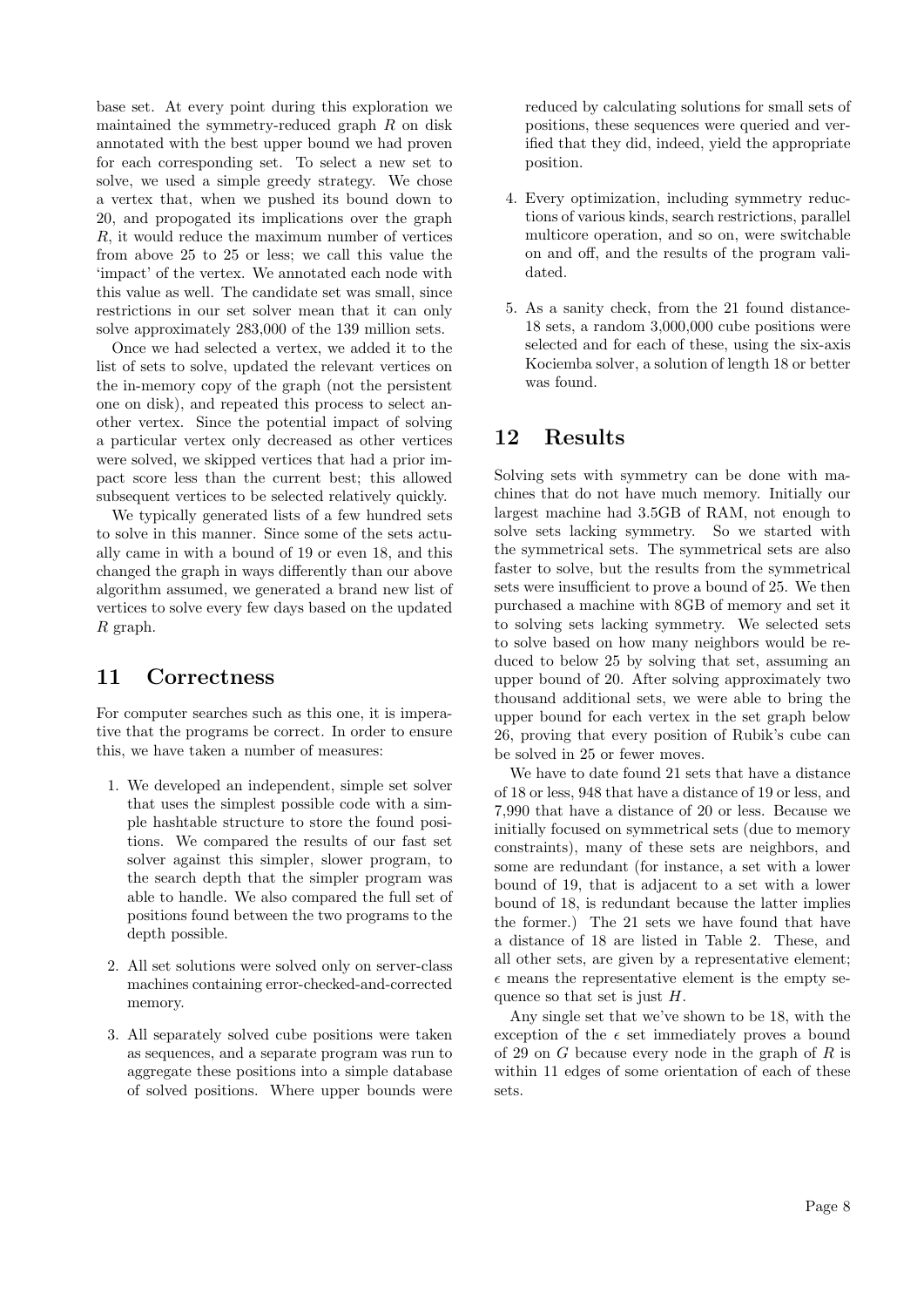| d  | sequence         |
|----|------------------|
| 18 | $\epsilon$       |
| 18 | $R'$ B2UB2U' $R$ |
| 18 | R'DL2D'R         |
| 18 | R'U'R2F2R'F2UR'  |
| 18 | B'U'R2UR2B'      |
| 18 | F'R2UR2U'F'R2U'  |
| 18 | F'DFR2U'FU2F'    |
| 18 | F'D'BR2BDF       |
| 18 | B'L2R2F'D2U2F'U  |
| 18 | B'U'F2UB'U'      |
| 18 | F'D'BR2BDF'      |
| 18 | B/D'L2DL2B'R2    |
| 18 | R'F2U2RF2R2U2R'  |
| 18 | R'DL2D'RU'       |
| 18 | B'UF2U2F2UB'     |
| 18 | L'D'U'L'DUL'U'   |
| 18 | F'UFUF'U2F'      |
| 18 | F'DUF'D'U'F'U'   |
| 18 | B'DUB'D'U'B'     |
| 18 | F'D'F'R2B'D'B'   |
| 18 | B'D2R2U2L2F      |

Table 2: All known sets (by representative) that have a distance of exactly 18.

| d. | sequence                 |
|----|--------------------------|
| 20 | $R'$ B2U'L'F'D2R2D'LB'U' |
| 20 | R/D2B'L'ULF'R'F2D'B      |
| 19 | F'I/DF'I/P'B'BB'         |
| 19 | L'BF'DU'B'RF2L'F'U'      |

Table 3: Four sets, with the given upper bounds on distances, that can be added to the set of 18's to prove a distance of 27 for the set G.

Proving these sets to be 18 took four or five hours each; in some cases, we ran our solver with  $m = 17$ , and in other cases we simply solved the remaining positions at the top level.

No single set we have solved by itself shows a bound of 28 for the diameter of  $G$ , but many pairs of the ones listed above do. One example such pair is B'UF2U2F2UB' and B'U'R2UR2B'. That is, just solving these two sets proves a bound of 28, because every set in the graph of R is within 10 moves of some orientation of one of these two sets.

To prove a bound of 27 for G, we include all 21 of the sets we list above, plus an additional four sets listed in Table 3. These 25 sets are sufficient to bring every necessary node of R down to a bound of 27. This list was determined with a greedy search. We

started with our set of 21 distance-18 sets, and propogated their implications over the graph of R. We then iteratively chose the solved set that had the greatest impact on R (reduced the maximum number of vertices from 28 or more to below 28, in this case), until all vertices were below 28. All subsequent set counts mentioned were generated by this sort of post-pass over our collection of solved sets.

To reproduce the result of Cooperman and Kunkle, all of the above sets plus an additional 127 set bounds that we have found are needed, for a total of 152 sets.

Our new result requires a total of 3,868 set bounds (about half of the total number we have solved). This includes 621 of the sets for which we've shown a bound of 19, and 3,226 of the sets for which we've shown a bound of 20.

It is difficult to say what the total execution time has been, because most of the sets were run slowly, using an older, slower version of the set solver, on older, slower hardware. But given that the current version of the program, on a modern Q6600 CPU running at 2.4GHz, using a value of  $m = 16$ , and proving a set to a depth of 20, can be done in 18 minutes on average, and taking into account the individual positions we solved to lower some of the set bounds, we believe the total execution time would be on the order of 1,500 CPU hours to reproduce our proof of 25.

We continue to execute sets, and we are making progress toward proving a bound of 24. In order to complete this proof without requiring an inordinate number of sets, we need to lift the restriction on our set solver that it only solve sets that have the middle edges in place. Once this is done, we believe that with only a few more CPU months, we can show a new bound of 24 on the diameter of the cube group.

#### 13 Acknowledgements

This work was greatly helped by discussions with Silviu Radu; it was he who directed us to the subgroup  $(called H here)$  used by Kociemba. We are also grateful to Herbert Kociemba for both his original 1992 algorithm (and its implementation in Cube Explorer) and for some email discussions.

#### References

- [1] Kociemba, Herbert. "Close to God's Algorithm" Cubism For Fun 28 (April 1992) pp. 10-13.
- [2] Kociemba, Herbert. Cube Explorer (Windows program). http://kociemba.org/cube.htm